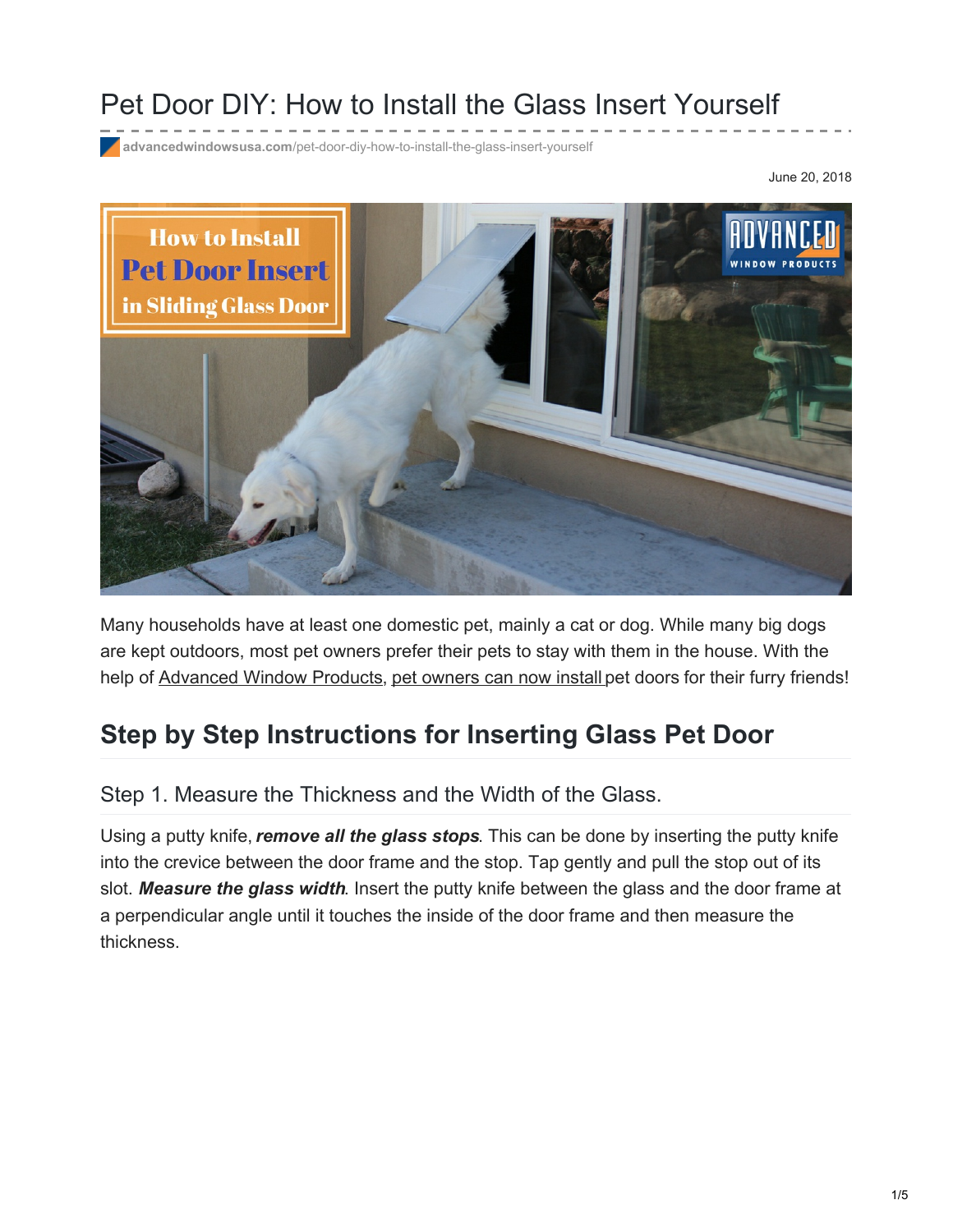

Step 2. Separate Glazing Tape Between the Frame and Glass.

With the use of a razor knife or putty knife, separate the frame from the glass. On the opposite side where the glass stops go, *insert the knife below the frame at the back side of the frame and slide it around the whole frame until the glass is fully detached*. Be careful to not drop the glass break it.



Step 3. Remove Old Glazing Tape from the Door Frame.

**Carefully** scrape off all the old glazing tape using a putty knife or a razor knife to make the frame clean. Make sure you do not damage or cut the edges of the frame.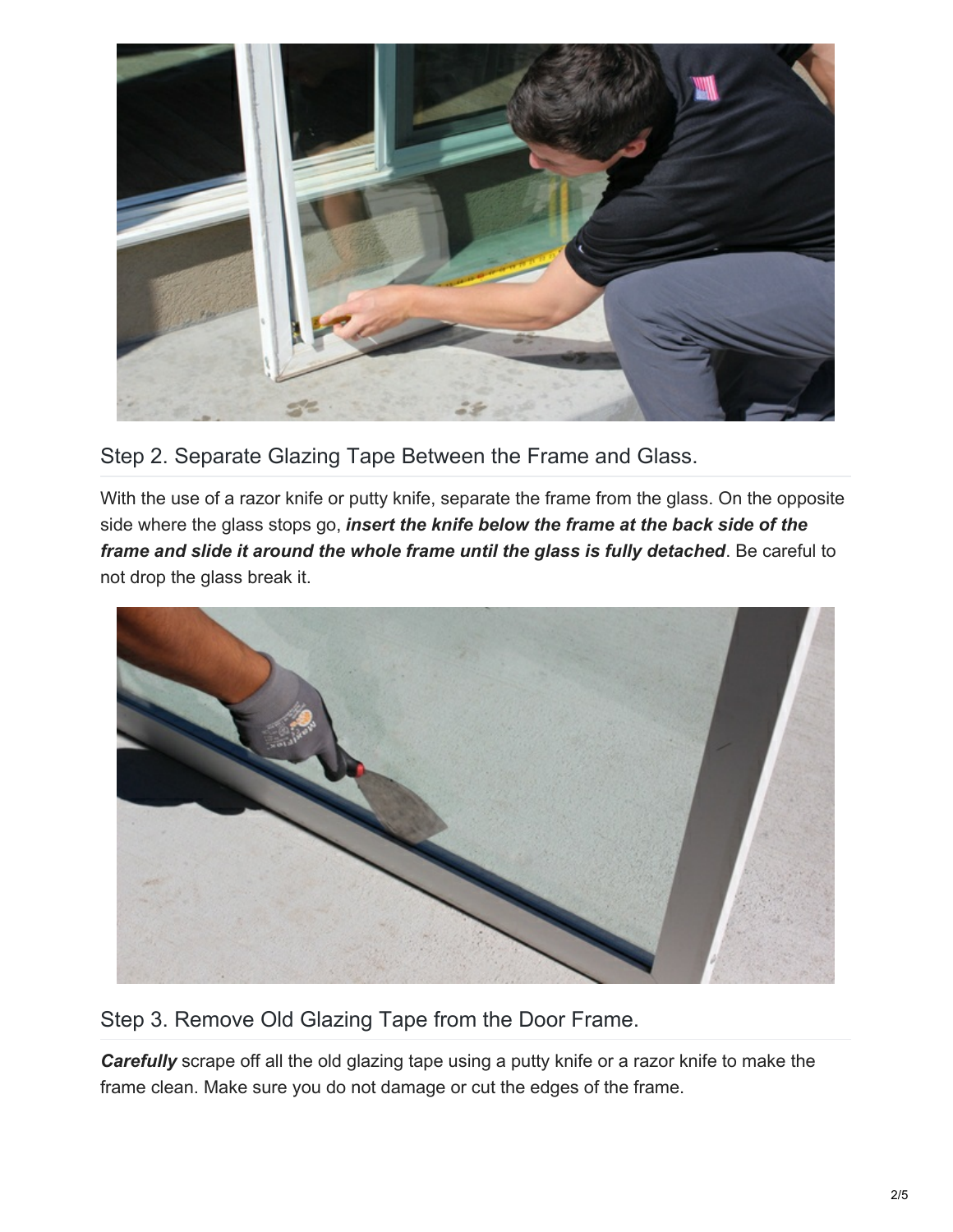

Step 4. Apply Fresh Glazing Tape on the Door Frame.

Carefully apply glazing around the inside of the door frame*where the old glazing sat* and be sure the tape goes all the way around the entire frame.



Step 5. Install the Pet Door Unit at the Door Frame.

Check that the glass shims do not cover the slots where the glass stops go through. Begin by inserting the *bottom* of the pet door unit. Once the bottom is completely inserted, work the unit into the frame by *applying pressure while moving upwards* till it is flush on all sides.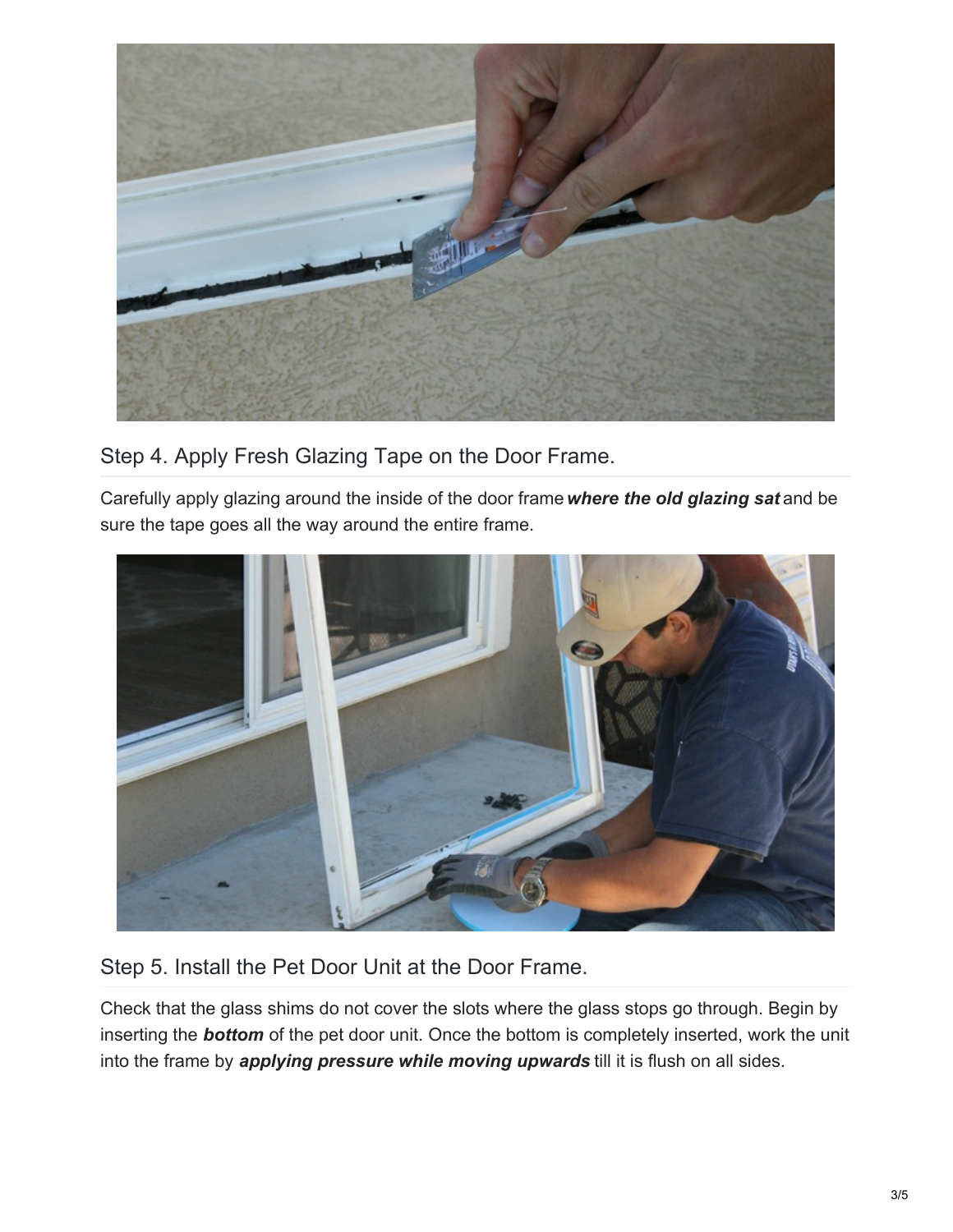

Step 6. Put Back The 4 Glass Stops.

Gently tap the glass stops back into place using a soft mallet, plastic or wood. Make sure, to begin with, the longest ones. *They should fit back perfectly like before.*



Step 7. Replace the Door and Clean up.

Replace the door sash, clean it and *you are all set!*